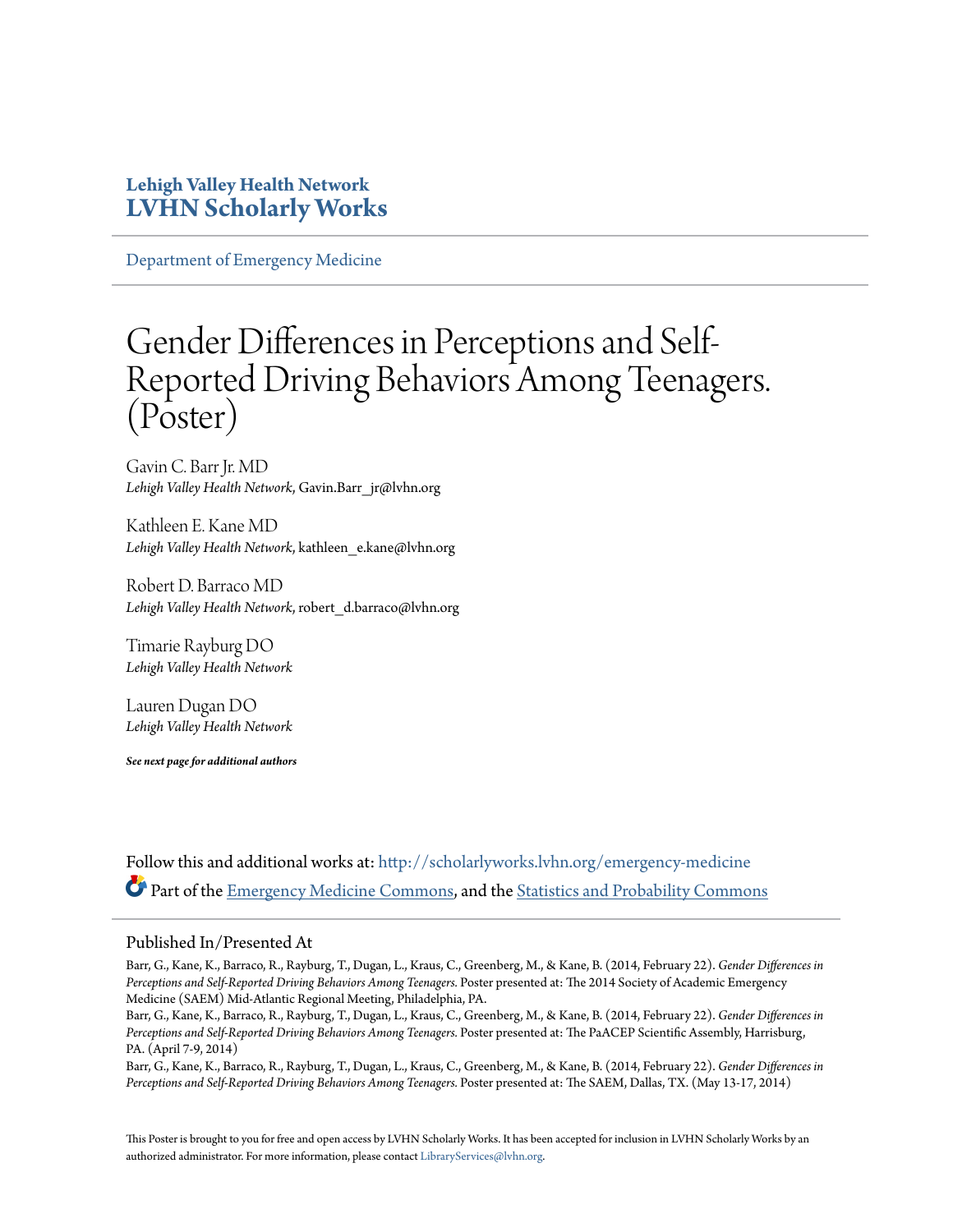#### **Authors**

Gavin C. Barr Jr. MD; Kathleen E. Kane MD; Robert D. Barraco MD; Timarie Rayburg DO; Lauren Dugan DO; Chadd K. Kraus DO, MPH; Marna R. Greenberg DO, MPH, FACEP; Valerie Rupp RN, BSN; Kimberly Hamilton; and Bryan G. Kane MD